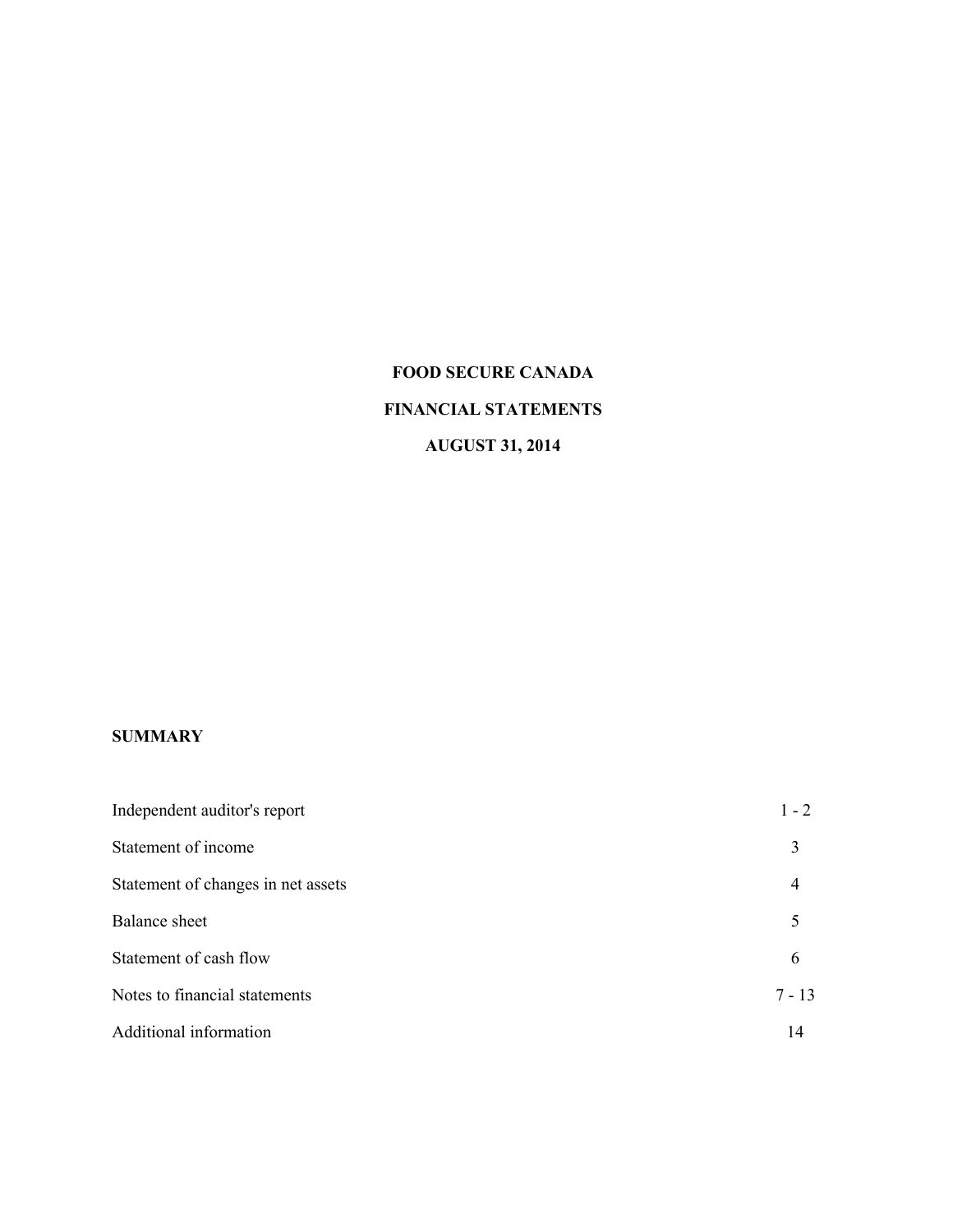**Dagenais, Lapierre, Simard et associé, S.E.N.C.R.L.**

SOCIÉTÉ DE COMPTABLES PROFESSIONNELS AGRÉÉS

ROBERT DAGENAIS, CPA, CA CHANTAL LAPIERRE, CPA, CA MARIO SIMARD, CPA, CA ROBERT SCHANCK, CPA, CA

### **INDEPENDENT AUDITOR'S REPORT**

To the Directors of FOOD SECURE CANADA

We have audited the accompanying financial statements of FOOD SECURE CANADA Organization, which comprise the balance sheet as at August 31, 2014, and the statements of income, changes in net assets and cash flow for the year then ended, and a summary of significant accounting policies and other explanatory information.

### *Management's Responsibility for the Financial Statements*

Management is responsible for the preparation and fair presentation of these financial statements in accordance with Canadian accounting standards for not-for-profit organizations, and for such internal control as management determines is necessary to enable the preparation of financial statements that are free from material misstatement, whether due to fraud or error.

#### *Auditor's Responsibility*

Our responsibility is to express an opinion on these financial statements based on our audit. We conducted our audit in accordance with Canadian generally accepted auditing standards. Those standards require that we comply with ethical requirements and plan and perform the audit to obtain reasonable assurance about whether the financial statements are free from material misstatement.

An audit involves performing procedures to obtain audit evidence about the amounts and disclosures in the financial statements. The procedures selected depend on the auditor's judgment, including the assessment of the risks of material misstatement of the financial statements, whether due to fraud or error. In making those risk assessments, the auditor considers internal control relevant to the entity's preparation and fair presentation of the financial statements in order to design audit procedures that are appropriate in the circumstances, but not for the purpose of expressing an opinion on the effectiveness of the entity's internal control. An audit also includes evaluating the appropriateness of accounting policies used and the reasonableness of accounting estimates made by management, as well as evaluating the overall presentation of the financial statements.

We believe that the audit evidence we have obtained is sufficient and appropriate to provide a basis for our audit opinion.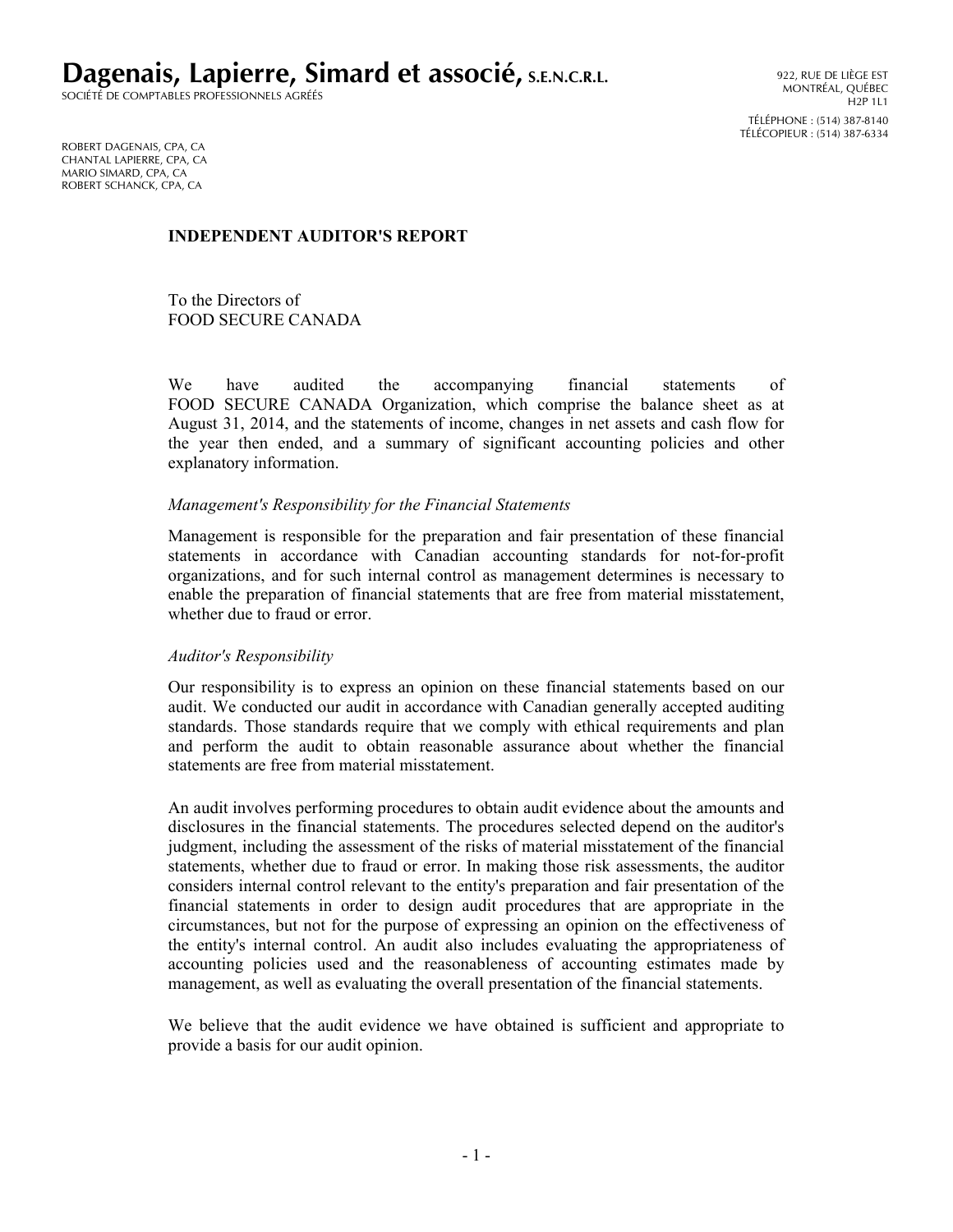#### *Opinion*

In our opinion, the financial statements present fairly, in all material respects, the financial position of FOOD SECURE CANADA Organization as at August 31, 2014, and the results of its operations and its cash flows for the year then ended in accordance with Canadian accounting standards for not-for-profit organizations.

agerais Lapierre Simard et Associé SENCRL

Montreal, March 27, 2015

<sup>&</sup>lt;sup>1</sup> By Robert Schanck, CPA auditor, CA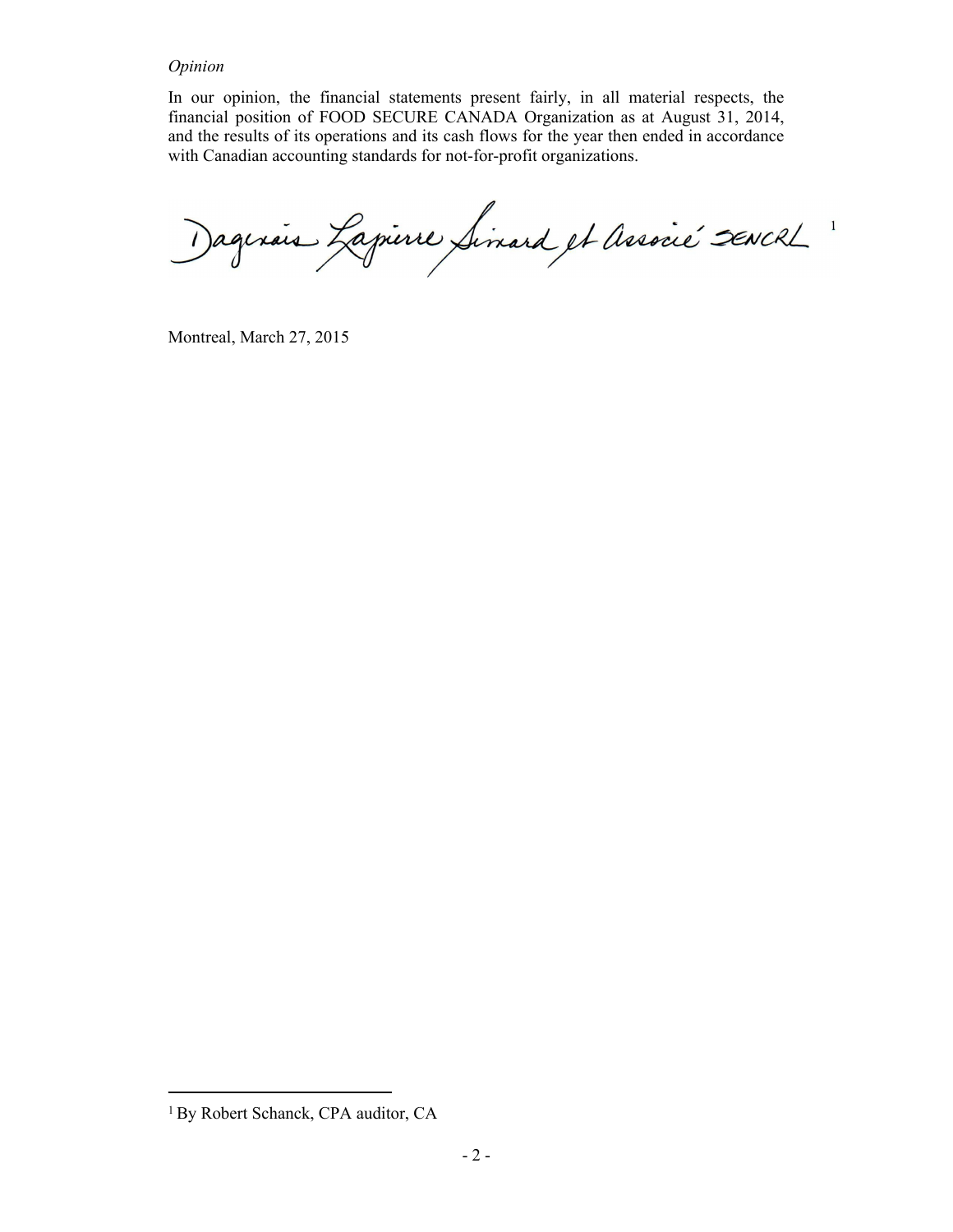# **STATEMENT OF INCOME**

# **FOR THE YEAR ENDED AUGUST 31, 2014**

|                                                                                                                                                                            | 2014                                                                           |                           | 2013                                                                       |
|----------------------------------------------------------------------------------------------------------------------------------------------------------------------------|--------------------------------------------------------------------------------|---------------------------|----------------------------------------------------------------------------|
| <b>REVENUES</b>                                                                                                                                                            |                                                                                |                           |                                                                            |
| Grants (Schedule A)<br>Partnership (Schedule B)<br>Donations<br>Memberships<br>Sponsorships<br>Assembly registration<br>Other revenues                                     | \$<br>96,267<br>308,721<br>13,550<br>44,299<br>18,950<br>8,935<br>1,531        | $\boldsymbol{\mathsf{S}}$ | 178,914<br>153,500<br>17,371<br>43,535<br>43,810<br>57,945<br>3,719        |
|                                                                                                                                                                            | 492,253                                                                        |                           | 498,794                                                                    |
| <b>EXPENSES</b>                                                                                                                                                            |                                                                                |                           |                                                                            |
| Assembly<br>Network activities<br>Campaigns and outreach<br>Organizational development and governance<br>Professional fees<br>Overhead<br>Amortization of long-term assets | 58,160<br>199,062<br>100,474<br>24,044<br>19,898<br>90,803<br>4,013<br>496,454 |                           | 181,382<br>96,148<br>97,312<br>26,709<br>9,691<br>70,791<br>568<br>482,601 |
| <b>EXCESS (DEFICIENCY) OF REVENUES OVER</b><br><b>EXPENSES</b>                                                                                                             | (4,201)                                                                        |                           | 16,193                                                                     |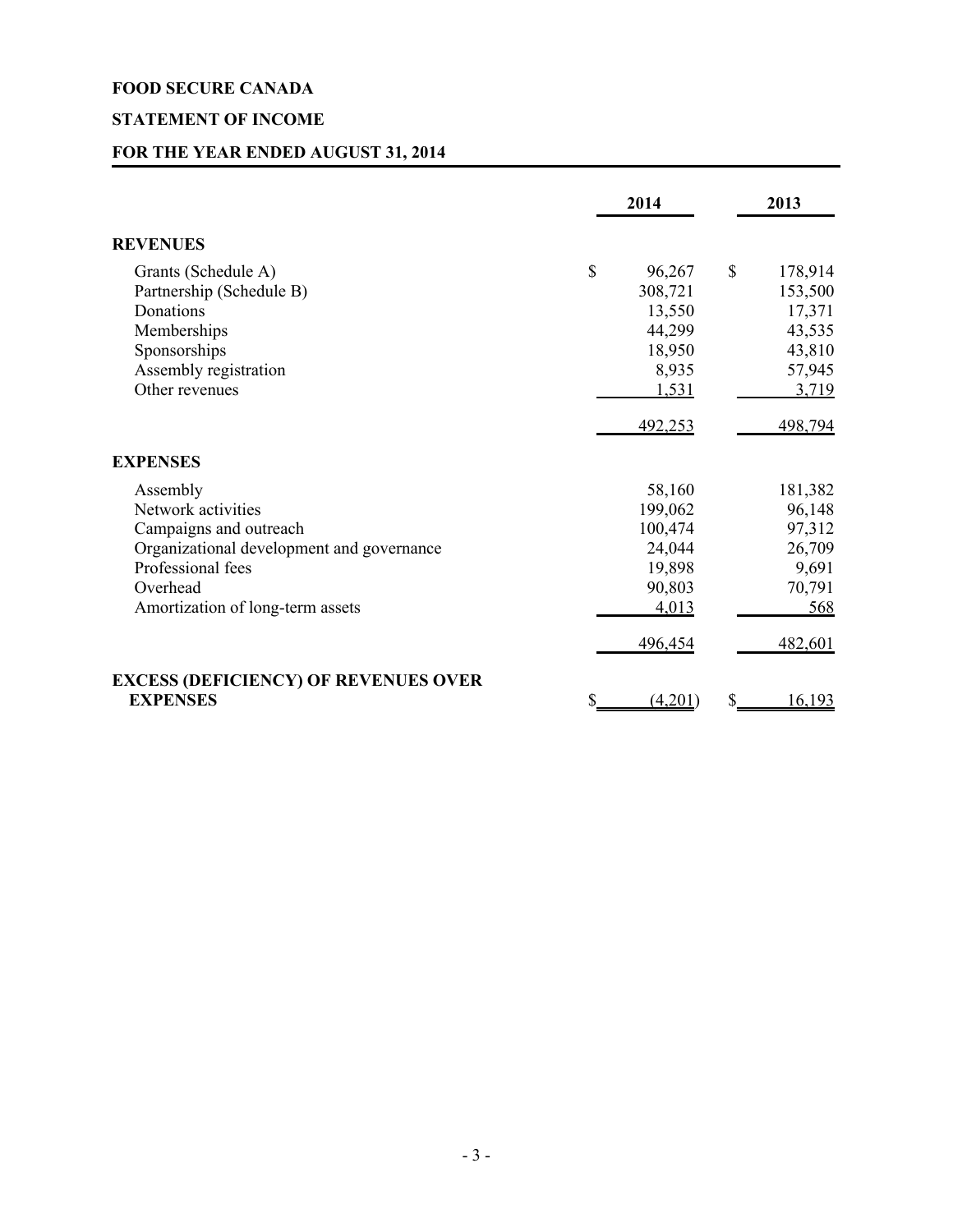# **STATEMENT OF CHANGES IN NET ASSETS**

# **FOR THE YEAR ENDED AUGUST 31, 2014**

|                                                  | Invested in<br>long-term |   |              | 2014                | 2013         |
|--------------------------------------------------|--------------------------|---|--------------|---------------------|--------------|
|                                                  | assets                   |   | Unrestricted | <b>Total</b>        | <b>Total</b> |
| <b>BALANCE, BEGINNING OF</b>                     |                          |   |              |                     |              |
| <b>YEAR</b>                                      | \$<br>15,818             | S | 26,521       | \$<br>42,339        | \$<br>26,146 |
| Excess (deficiency) of revenues<br>over expenses | (4,013)                  |   | (188)        | (4,201)             | 16,193       |
|                                                  |                          |   |              |                     |              |
| Investment in capital assets                     | 19,076                   |   | (19,076)     |                     |              |
| <b>BALANCE, END OF YEAR</b>                      | 30,881                   |   | <u>7,257</u> | \$<br><u>38,138</u> | 42,339       |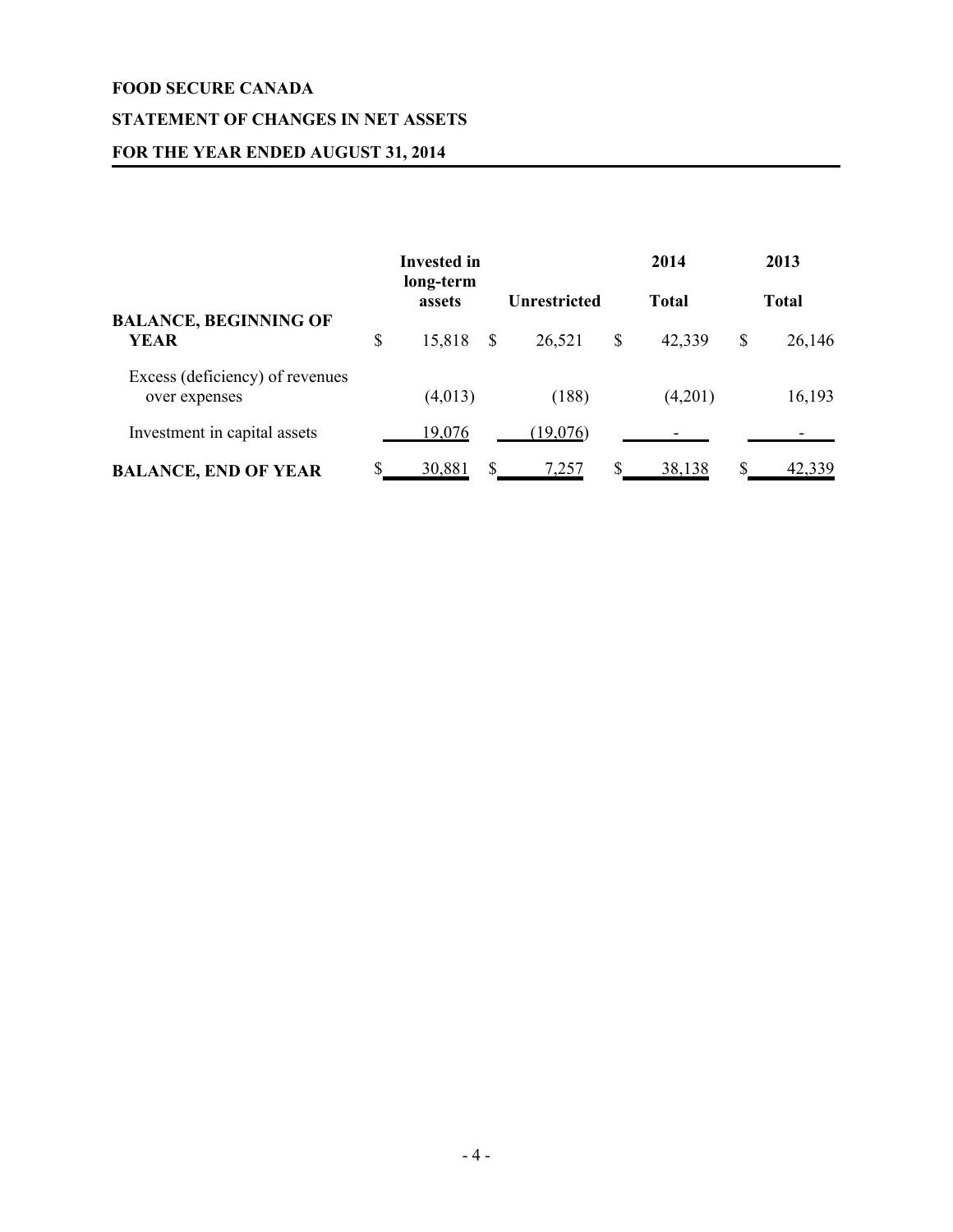# **BALANCE SHEET**

# **AS AT AUGUST 31, 2014**

|                                                                                                                                                                                           | 2014                                                   | 2013                                       |
|-------------------------------------------------------------------------------------------------------------------------------------------------------------------------------------------|--------------------------------------------------------|--------------------------------------------|
| <b>ASSETS</b>                                                                                                                                                                             |                                                        |                                            |
| <b>CURRENT ASSETS</b><br>Cash<br>Temporary investments (note 3)<br>Accounts receivable<br>Grants to be received                                                                           | \$<br>158,155<br>5,000<br>31,956<br>25,238             | \$<br>155,593<br>30,000<br>2,500<br>21,619 |
|                                                                                                                                                                                           | 220,349                                                | 209,712                                    |
| CAPITAL ASSETS (note 4)                                                                                                                                                                   | 3,164                                                  | 2,268                                      |
| <b>INTANGIBLE ASSETS (note 5)</b>                                                                                                                                                         | 27,717                                                 | 13,550                                     |
|                                                                                                                                                                                           | 251,230                                                | 225,530<br>S                               |
| <b>LIABILITIES</b>                                                                                                                                                                        |                                                        |                                            |
| <b>CURRENT LIABILITIES</b><br>Accounts payable (note 6)<br>Deferred partnership income (notes 7 and 8)<br>Deferred contributions (notes 9 and 10)<br>Deferred assembly revenues (note 11) | \$<br>61,753<br>120,076<br>11,333<br>19,930<br>213,092 | \$<br>26,691<br>156,500<br>183,191         |
| <b>NET ASSETS</b>                                                                                                                                                                         |                                                        |                                            |
| <b>INVESTED IN LONG-TERM ASSETS</b>                                                                                                                                                       | 30,881                                                 | 15,818                                     |
| <b>UNRESTRICTED</b>                                                                                                                                                                       | 7,257                                                  | 26,521                                     |
|                                                                                                                                                                                           | 38,138                                                 | 42,339                                     |
|                                                                                                                                                                                           | 251,230                                                | 225,530<br>S                               |

# **ON BEHALF OF THE BOARD,**

**CONSUMER**, Director

, Director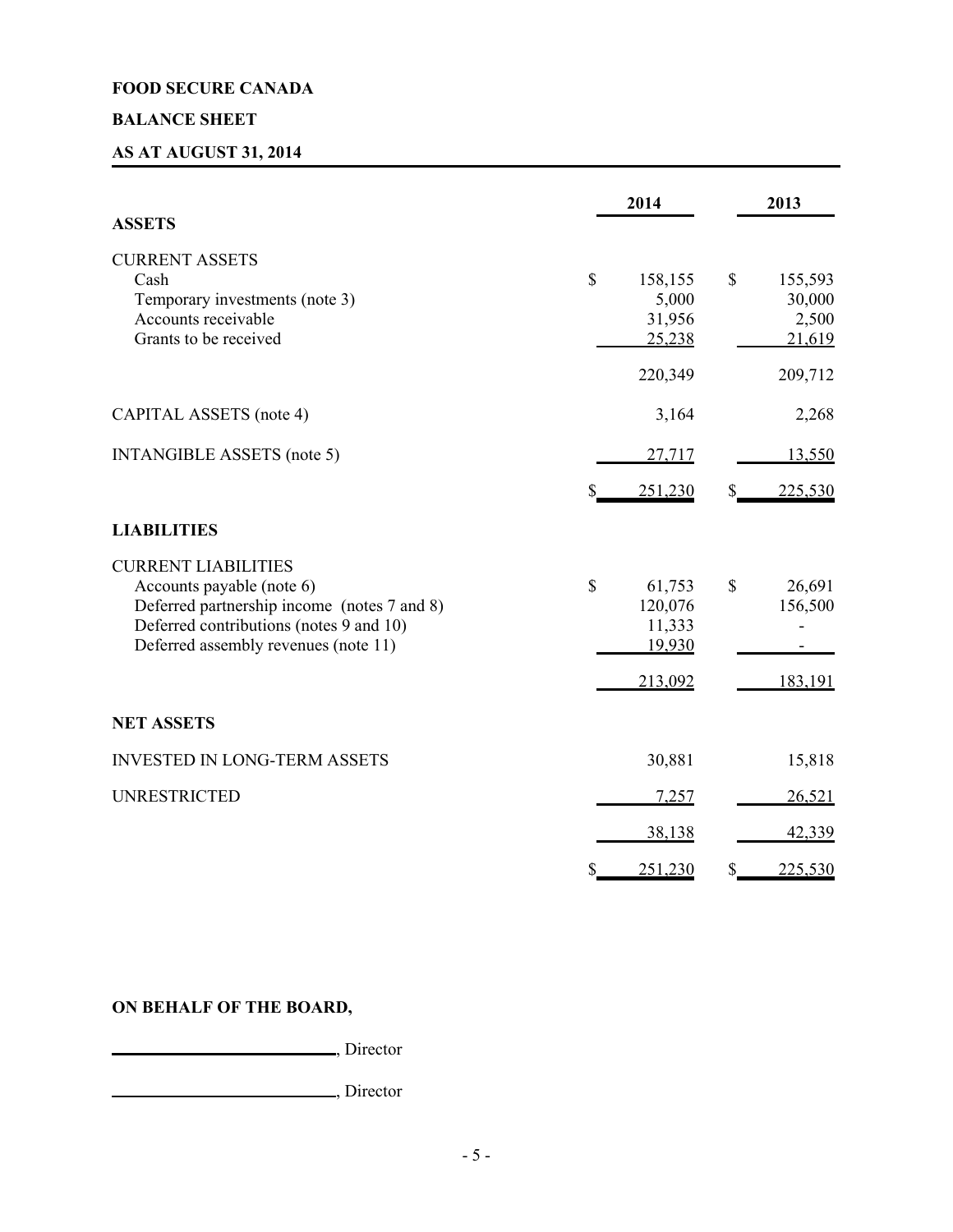# **STATEMENT OF CASH FLOW**

# **FOR THE YEAR ENDED AUGUST 31, 2014**

|                                                        | 2014             | 2013              |
|--------------------------------------------------------|------------------|-------------------|
| <b>OPERATING ACTIVITIES</b>                            |                  |                   |
| Excess (deficiency) of revenues over expenses          | \$<br>(4,201)    | \$<br>16,193      |
| Non-cash item:                                         |                  |                   |
| Amortization of long-term assets                       | 4,013            | 568               |
|                                                        | (188)            | 16,761            |
| Net change in non-cash working capital items:          |                  |                   |
| Accounts receivable                                    | (29, 456)        | (2,500)           |
| Prepaid expenses                                       |                  | 10,000            |
| Grants to be received                                  | (3,619)          | (75)              |
| Accounts payable                                       | 35,062           | 6,885             |
| Deferred partnership income<br>Deferred contributions  | (36, 424)        |                   |
| Deferred assembly revenues                             | 11,333<br>19,930 | 81,500<br>(7,500) |
|                                                        | (3,362)          | 105,071           |
| <b>INVESTING ACTIVITIES</b>                            |                  |                   |
| Cashed term deposit                                    | 30,000           | 70,000            |
| Acquisition of term deposit                            | (5,000)          | (100,000)         |
| Acquisition of intangible assets                       | (17, 247)        | (13, 550)         |
| Acquisition of capital assets                          | (1,829)          | (2,836)           |
|                                                        | 5,924            | (46,386)          |
| <b>INCREASE IN CASH AND CASH EQUIVALENTS</b>           | 2,562            | 58,685            |
| CASH AND CASH EQUIVALENTS, BEGINNING OF<br><b>YEAR</b> | 155,593          | 96,908            |
| CASH AND CASH EQUIVALENTS, END OF YEAR                 | 158,155          | \$<br>155,593     |

Cash and cash equivalents consist of cash.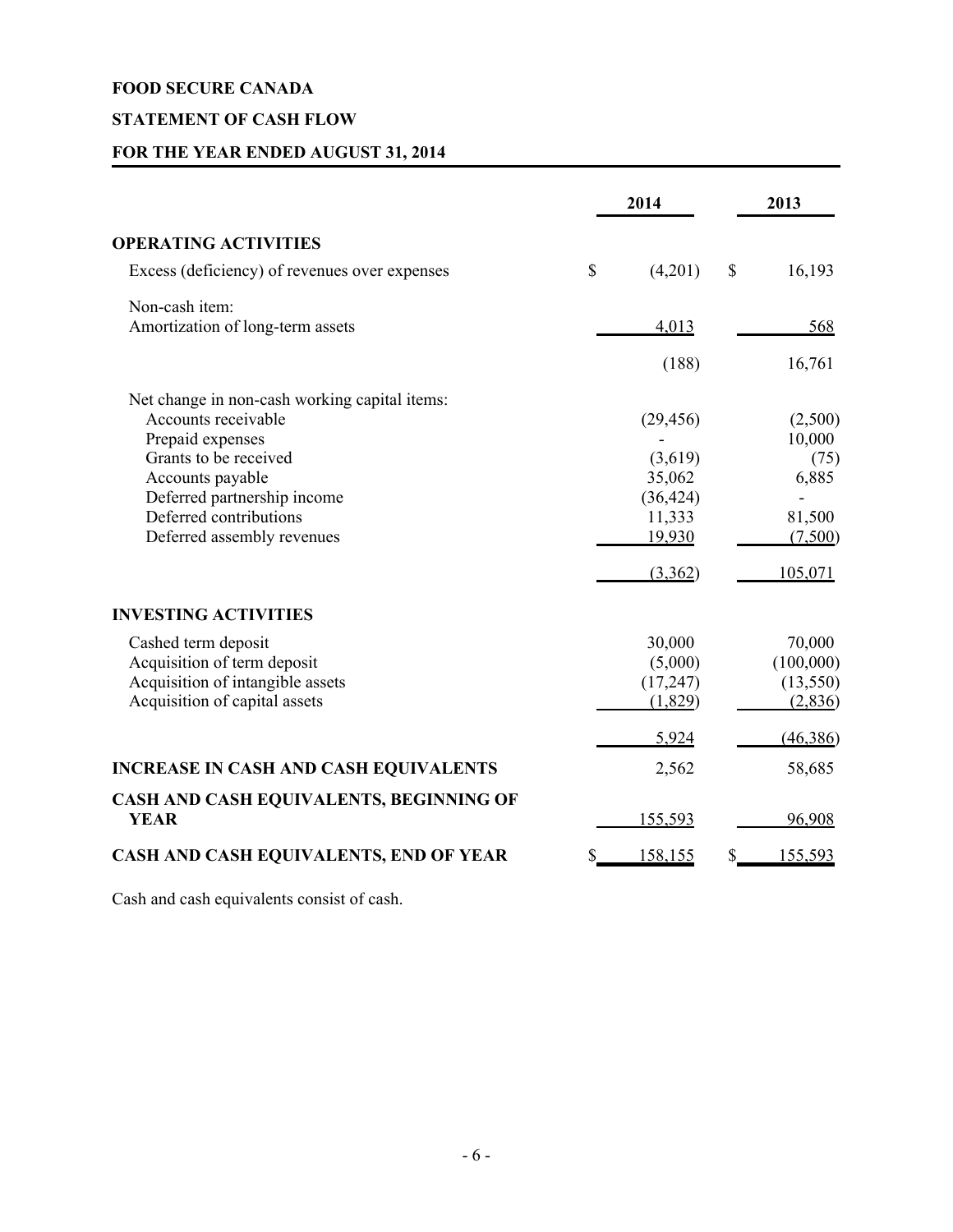### **NOTES TO FINANCIAL STATEMENTS**

### **AS AT AUGUST 31, 2014**

### **1. STATUS AND PURPOSE OF THE ORGANIZATION**

Food Secure Canada incorporated as a not-for-profit organization under the Canada Corporations Act in October 2006. Food Secure Canada is a Canada-wide alliance of civil society organizations and individuals collaborating to advance dialogue and cooperation for policies and programs that improve food security and food sovereignty in Canada and globally.

### **2. SIGNIFICANT ACCOUNTING POLICIES**

The Organization applies the Canadian accounting standards for not-for-profit organizations in Part III of the CPA Canada Handbook – Accounting.

#### **Use of estimates**

The preparation of these financial statements in conformity with Canadian accounting standards for not-for-profit organizations requires management to make estimates and assumptions that affect the reported amount of assets and liabilities, the disclosure of contingent assets and liabilities at the date of the financial statements and the reported amounts of revenues and expenses during the reported period. These estimates are reviewed periodically and adjustments are made to income as appropriate in the year they become known.

The most significant estimates relate to the accrued liabilities and the useful life of capital assets.

#### **Revenue recognition**

The Organization follows the deferral method of accounting for contributions. Restricted contributions are recognized as revenue in the year in which the related expenses are incurred. Unrestricted contributions are recognized as revenue when received or receivable if the amount to be received can be reasonably estimated and collection is reasonably assured.

Other revenues are recognized as revenue when the service is rendered.

#### **Contributed services and material**

Volunteers contribute an amount of their time each year. Because of the difficulty of determining their fair value, these hours are not recognized in these financial statements.

### **Cash and cash equivalents**

The Organization's policy is to disclose bank balances under cash and cash equivalents, including bank overdrafts with balances that fluctuate frequently from being positive to overdrawn and temporary investments with a maturity period of three months or less from the date of acquisition. Temporary investments that the entity cannot use for current transactions because they are pledged as security are also excluded from cash and cash equivalents.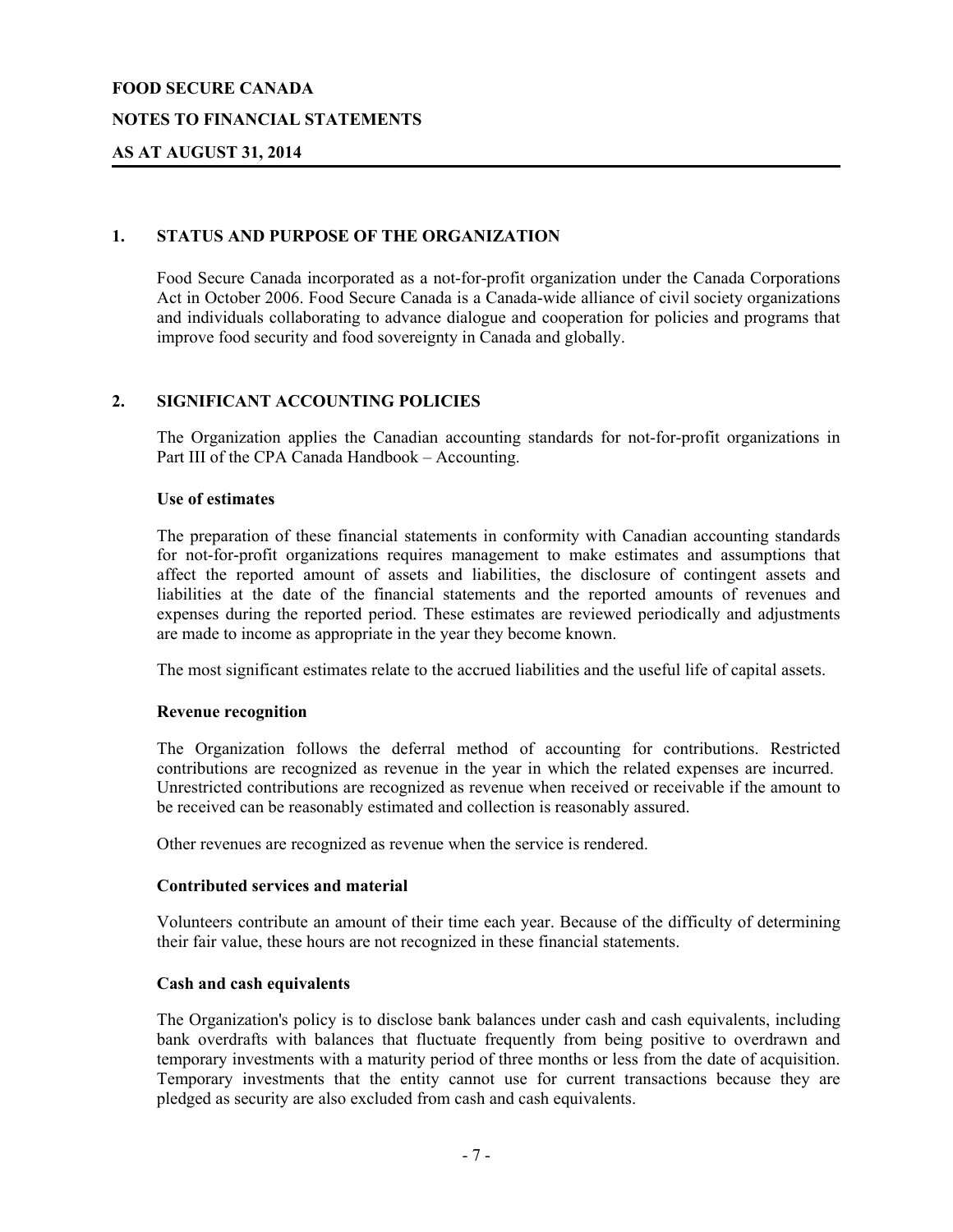### **NOTES TO FINANCIAL STATEMENTS**

### **AS AT AUGUST 31, 2014**

### **2. SIGNIFICANT ACCOUNTING POLICIES (continued)**

#### **Financial instruments**

#### *Measurement of financial instruments*

The Organization initially measures its financial assets and financial liabilities at fair value, except for certain non-arm's length transactions.

The Organization subsequently measures all its financial assets and financial liabilities at cost or amortized cost, except for investments in equity instruments that are quoted in an active market, which are measured at fair value. Changes in fair value are recognized in net income.

Financial assets measured at amortized cost include cash, term deposits and accounts receivable.

Financial liabilities measured at amortized cost include trade accounts payable and accrued liabilities.

#### *Impairment*

Financial assets measured at cost are tested for impairment when there are indicators of possible impairment. The Organization determines whether a significant adverse change has occurred in the expected timing or amount of future cash flows from the financial asset. If this is the case, the carrying amount of the asset is reduced directly to the higher of the present value of the cash flows expected to be generated by holding the asset, and the amount that could be realized by selling the asset at the balance sheet date. The amount of the write-down is recognized in net earnings. The previously recognized impairment loss may be reversed to the extent of the improvement, provided it is no greater than the amount that would have been reported at the date of the reversal had the impairment not been recognized previously. The amount of the reversal is recognized in net earnings.

#### **Capital assets**

Capital assets are accounted for at cost. Amortization is calculated using the straight-line method at the rate of 20%.

#### **Intangible assets**

Intangible assets are accounted for at cost. Amortization is calculated on its estimated useful life using the straight-line method at the rate of 20%.

#### **Allocation of expenses**

The Organization records a number of its expenses by function: Assembly, Network activities, Campaigns and outreach, Organizational development and governance, and Overhead.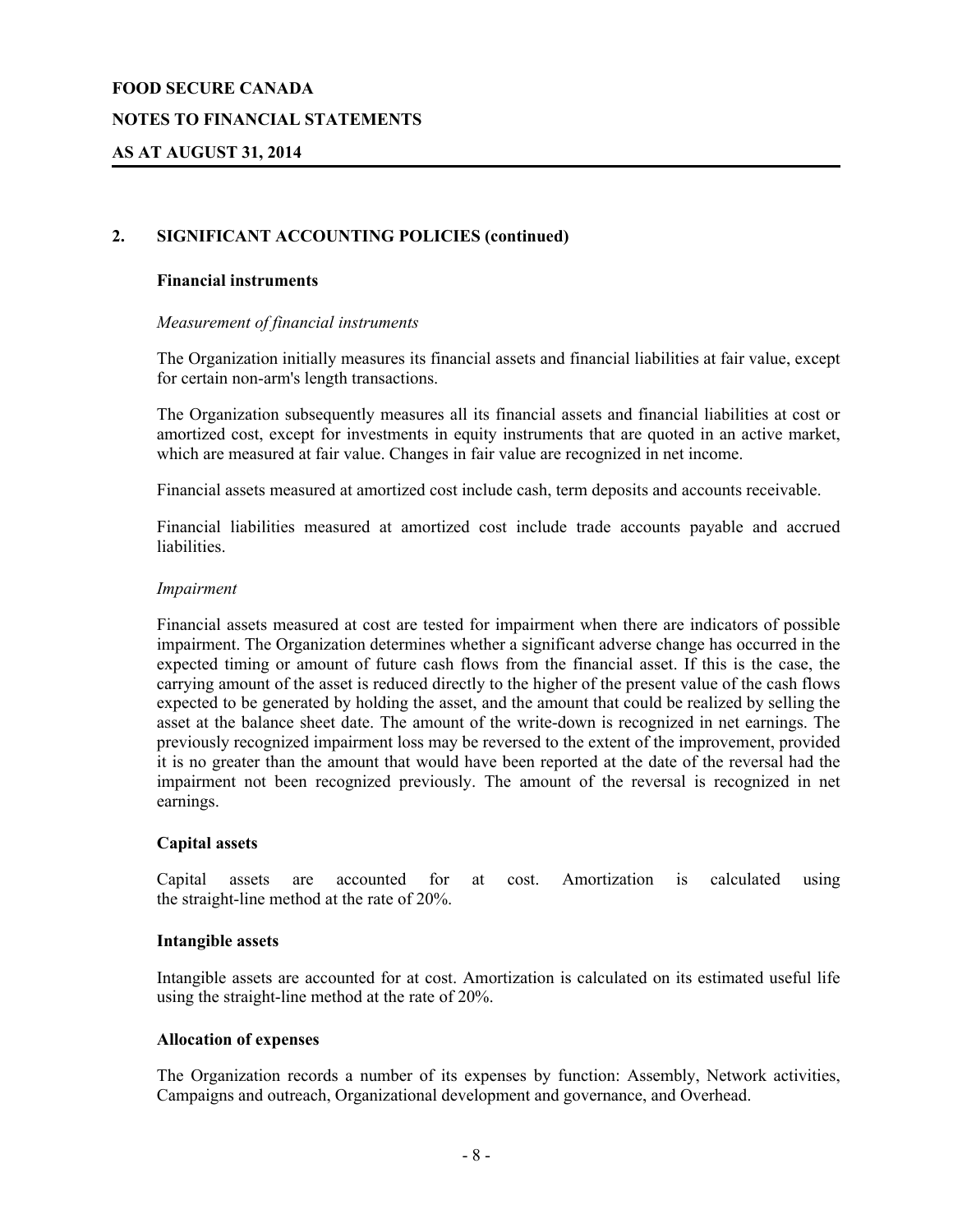### **NOTES TO FINANCIAL STATEMENTS**

### **AS AT AUGUST 31, 2014**

# **2. SIGNIFICANT ACCOUNTING POLICIES (continued)**

# **Allocation of expenses (continued)**

Personnel are allocated on the following basis : proportionally by the estimated hours worked for each function.

### **3. TEMPORARY INVESTMENTS**

|                                                       | 2014  | 2013   |
|-------------------------------------------------------|-------|--------|
| One year non-redeemable investment, 1,3%, maturing in |       |        |
| May 2015                                              | 5 000 | 30.000 |

# **4. CAPITAL ASSETS**

|                    |      | 2014  |                             |       |    | 2013              |                   |
|--------------------|------|-------|-----------------------------|-------|----|-------------------|-------------------|
|                    | Cost |       | Accumulated<br>amortization |       |    | Net<br>book value | Net<br>book value |
| Computer equipment |      | 4,665 |                             | L.501 | ۰D | 3.164             | .268              |

# **5. INTANGIBLE ASSETS**

|         |      |  | 2014                        |       |    |                          | 2013                     |
|---------|------|--|-----------------------------|-------|----|--------------------------|--------------------------|
|         | Cost |  | Accumulated<br>amortization |       |    | <b>Net</b><br>book value | <b>Net</b><br>book value |
| Website |      |  |                             | 3.080 | ۰D |                          |                          |

# **6. ACCOUNTS PAYABLE**

|                        |    | 2013   |  |               |
|------------------------|----|--------|--|---------------|
| Trade accounts payable | \$ | 5,278  |  | 2,583         |
| Due wages              |    | 17,061 |  | 5,799         |
| Sales tax payable      |    | 39,414 |  | 18,309        |
|                        |    | 61,753 |  | <u>26,691</u> |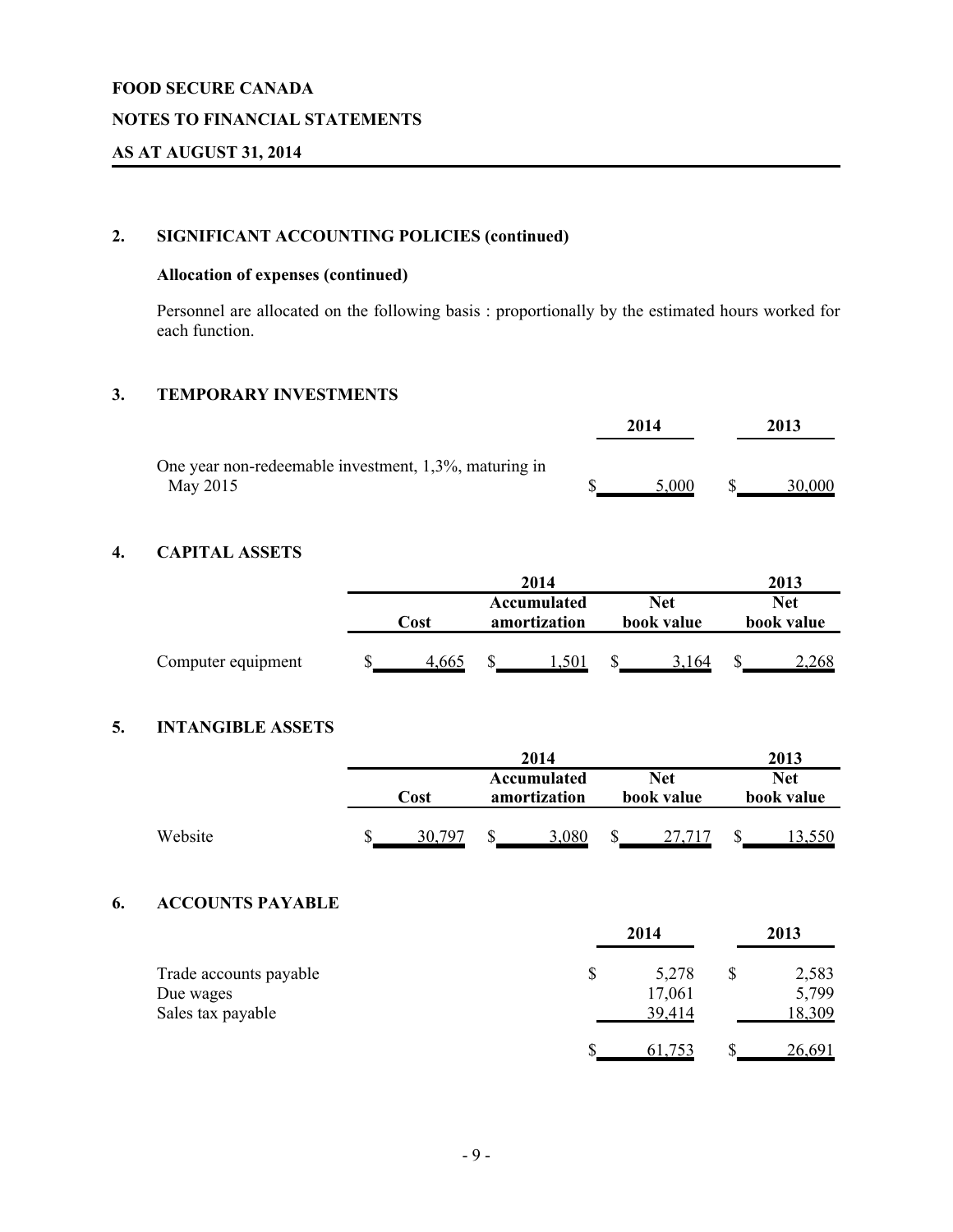### **NOTES TO FINANCIAL STATEMENTS**

### **AS AT AUGUST 31, 2014**

### **7. DEFERRED PARTNERSHIP INCOME**

The deferred partnership income from the J.W. McConnell Family Foundation represents unrendered services for which the organization has already been paid during the year. The amount shall be considered as income when services will be rendered. Changes in deferred partnership income are:

|                                                                                                                                 |   | 2014                            |   | 2013                                 |  |  |
|---------------------------------------------------------------------------------------------------------------------------------|---|---------------------------------|---|--------------------------------------|--|--|
| <b>Opening balance</b><br>Less: amount recognized as revenue in the year<br>Plus: amount received related to the following year | S | 156,500<br>(156,500)<br>120,076 | S | 75,000<br>(75,000)<br><u>156,500</u> |  |  |
| <b>Closing balance</b>                                                                                                          |   | 120,076                         |   | 156,500                              |  |  |

# **8. ALLOCATION OF DEFERRED PARTNERSHIP INCOME**

Deferred partnership income from the J.W. McConnell Family Foundation was allocated as follows:

|                                               | 2014         | 2013 |         |  |
|-----------------------------------------------|--------------|------|---------|--|
|                                               |              |      |         |  |
| Sustainable local network                     | \$<br>70,000 | S    | 75,000  |  |
| Learning networks in the food movement        | 30,000       |      | 45,000  |  |
| Convening                                     |              |      | 12,000  |  |
| Web development                               |              |      | 20,000  |  |
| Evaluation                                    |              |      | 4,500   |  |
| <b>Institutional Food Program</b>             | 20,076       |      |         |  |
| Amount received related to the following year | 120,076      |      | 156,500 |  |

### **9. DEFERRED CONTRIBUTIONS**

The deferred contributions represent unused resources received during the year for specific activities. The amount shall be considered as income in the following year. Changes in deferred contributions are: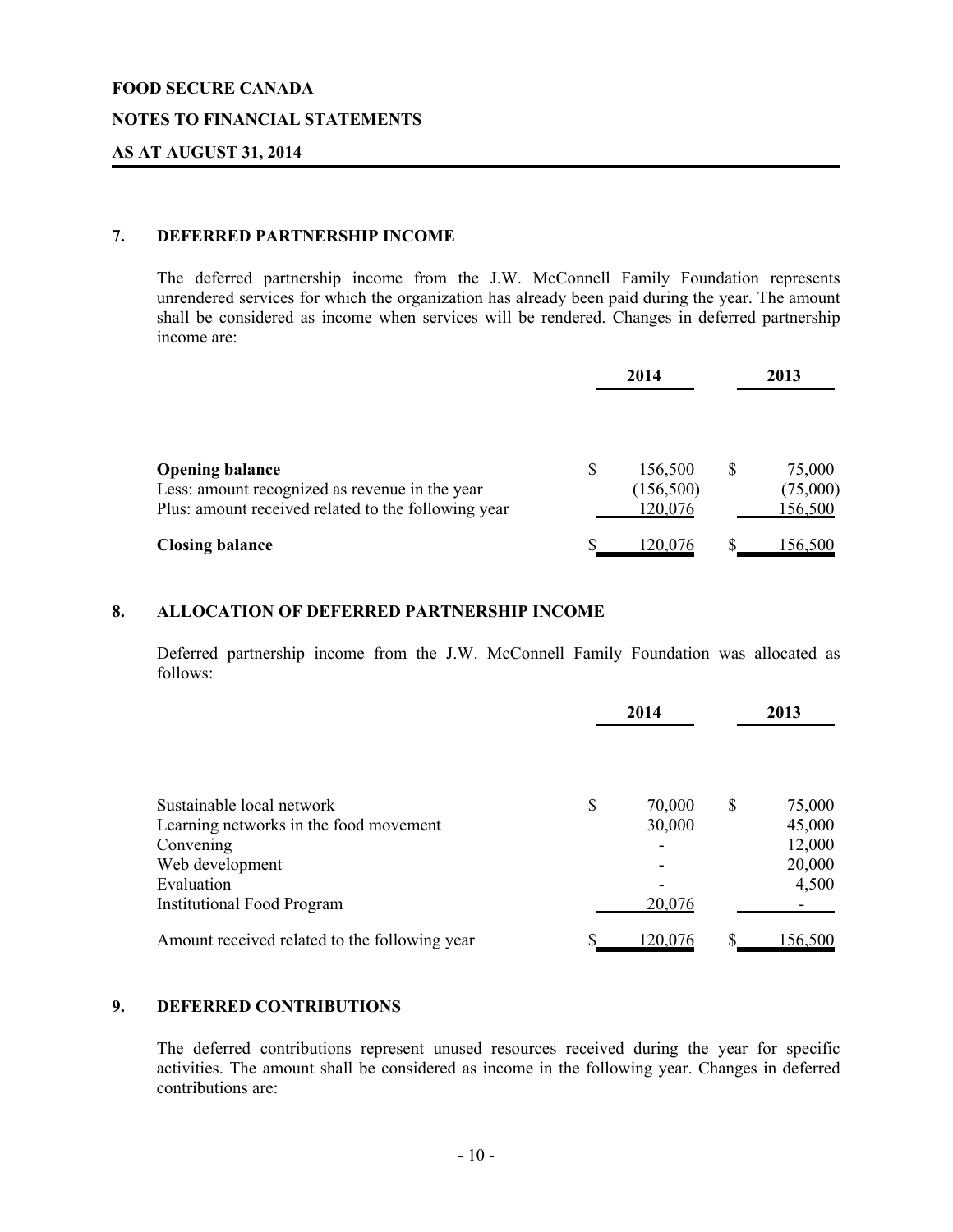### **NOTES TO FINANCIAL STATEMENTS**

### **AS AT AUGUST 31, 2014**

### **9. DEFERRED CONTRIBUTIONS (continued)**

|                                                                               | 2014  | 2013 |
|-------------------------------------------------------------------------------|-------|------|
| <b>Opening balance</b><br>Plus: amount received related to the following year | 1,333 | -    |
| <b>Closing balance</b>                                                        |       |      |

### **10. ALLOCATION OF DEFERRED CONTRIBUTIONS**

Deferred contributions were allocated as follows:

|                                                                       | 2014 |                | 2013 |  |
|-----------------------------------------------------------------------|------|----------------|------|--|
| Paying for Nutrition<br>Assistance for Interpretation and Translation | S    | 7,290<br>4,043 |      |  |
| Amount received related to the following year                         |      | 11,333         |      |  |

### **11. DEFERRED ASSEMBLY REVENUES**

The other deferred income represents unrendered services for which the organization has already been paid during the year. The amount shall be considered as income when services will be rendered. Changes in other deferred income are:

|                                                     | 2014 |        | 2013 |  |
|-----------------------------------------------------|------|--------|------|--|
|                                                     |      |        |      |  |
|                                                     |      |        |      |  |
| <b>Opening balance</b>                              | \$   |        | \$   |  |
| Plus: amount received related to the following year |      | 19,930 |      |  |
| <b>Closing balance</b>                              |      | 19 930 |      |  |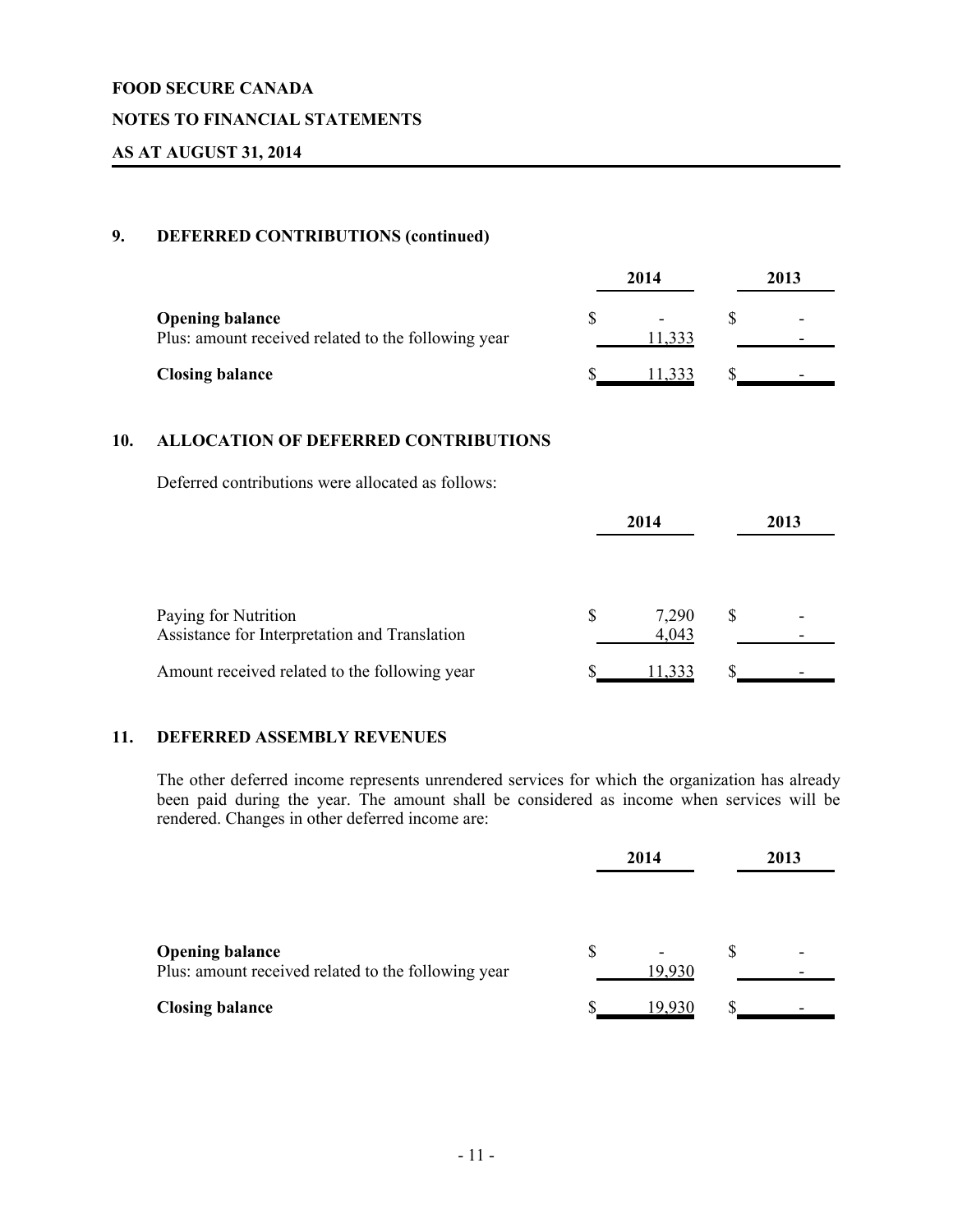### **NOTES TO FINANCIAL STATEMENTS**

### **AS AT AUGUST 31, 2014**

### **12. ALLOCATION OF PERSONNEL COSTS BY FUNCTION**

Personnel costs were allocated as follows:

|                                           | 2014 |         | 2013         |  |
|-------------------------------------------|------|---------|--------------|--|
| Network activities                        | \$   | 133,738 | \$<br>83,391 |  |
| Campaigns and outreach                    |      | 75,374  | 73,181       |  |
| Overhead                                  |      | 63,200  | 46,114       |  |
| Organizational development and governance |      | 14,334  | 22,998       |  |
| Assembly                                  |      | 53,002  | 34,299       |  |
|                                           | S    | 339,648 | 259,983      |  |

### **13. FINANCIAL INSTRUMENTS**

#### **Risk and concentrations**

The Organization is exposed to various risks through its financial instruments, without being exposed to concentrations of risk. The following analysis provides a measure of the Organization's risk exposure as at August 31, 2014.

#### **Liquidity risk**

Liquidity risk is the risk that an entity will encounter difficulty in meeting obligations associated with financial liabilities. The Organization is exposed to this risk mainly in respect of its accounts payable.

### **Credit risk**

Credit risk is the risk that one party to a financial instrument will cause a financial loss for the other party by failing to discharge an obligation.

The Organization provides credit to its clients in the normal course of its operations. It carries out, on a continuing basis, credit checks on its clients and maintains provisions for contingent credit losses which, once they materialize, are consistent with management's forecasts. The Organization does not normally require a guarantee.

The Organization is exposed to credit risk through its cash, and temporary investments in excess of deposit insurance are kept in the same recognized financial institution.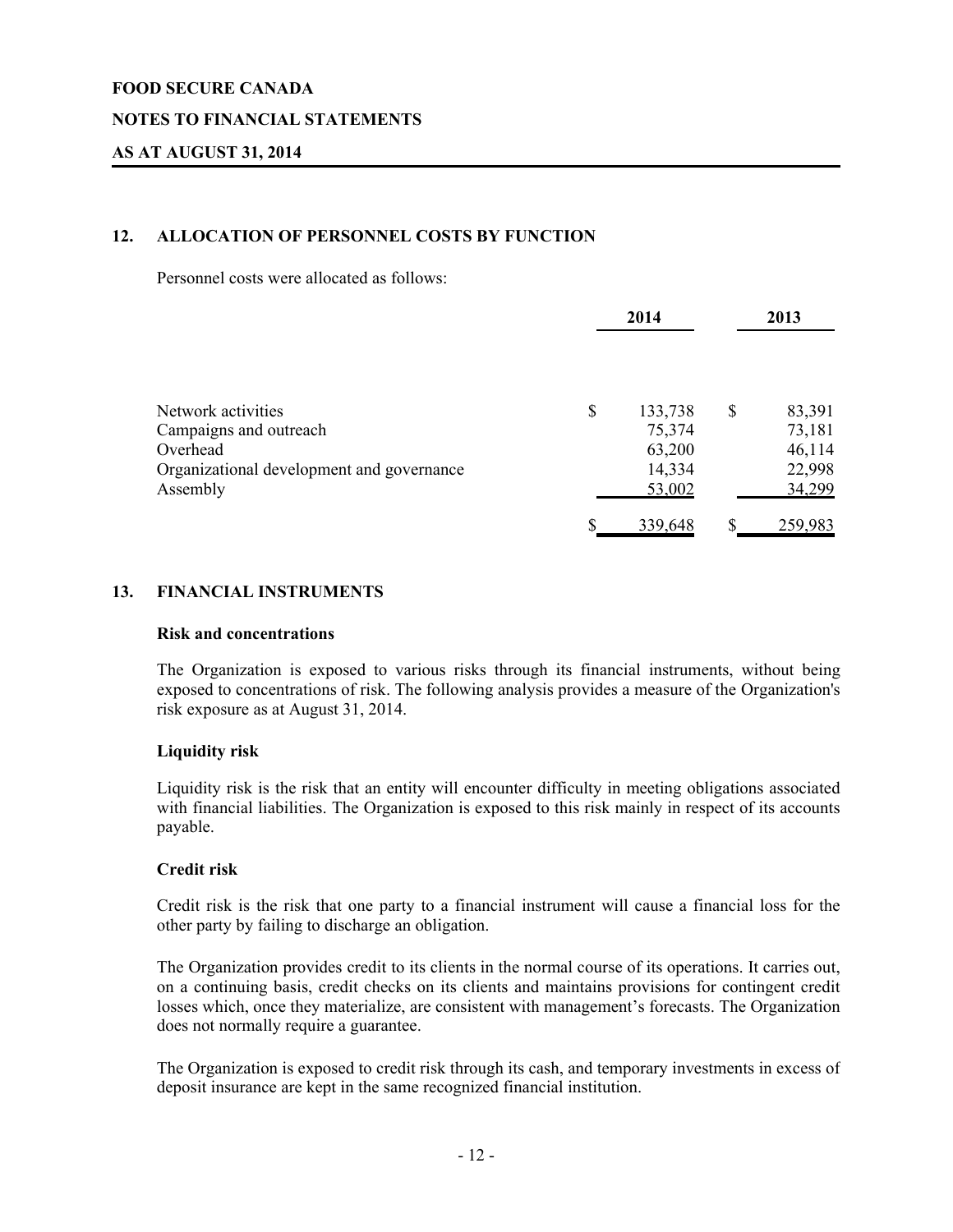### **NOTES TO FINANCIAL STATEMENTS**

### **AS AT AUGUST 31, 2014**

### **13. FINANCIAL INSTRUMENTS (continued)**

For the other receivables, the Organization determines, on a continuing basis, the probable losses and sets up a provision for losses based on the estimated realizable value.

#### **Interest rate risk**

Interest rate risk is the risk that the fair value or future cash flows of a financial instrument will fluctuate because of changes in market interest rates. The Organization is exposed to interest rate risk on its fixed-interest rate financial instruments. Fixed-interest instruments subject the Organization to a fair value risk, since fair value fluctuates inversely to changes in market interest rates.

#### **Risk exposure change**

Since last year, the Organization's risk exposure hasn't changed.

### **14. COMPARATIVE FIGURES**

Certain figures for 2013 have been reclassified to make their presentation identical to that adopted in 2014.